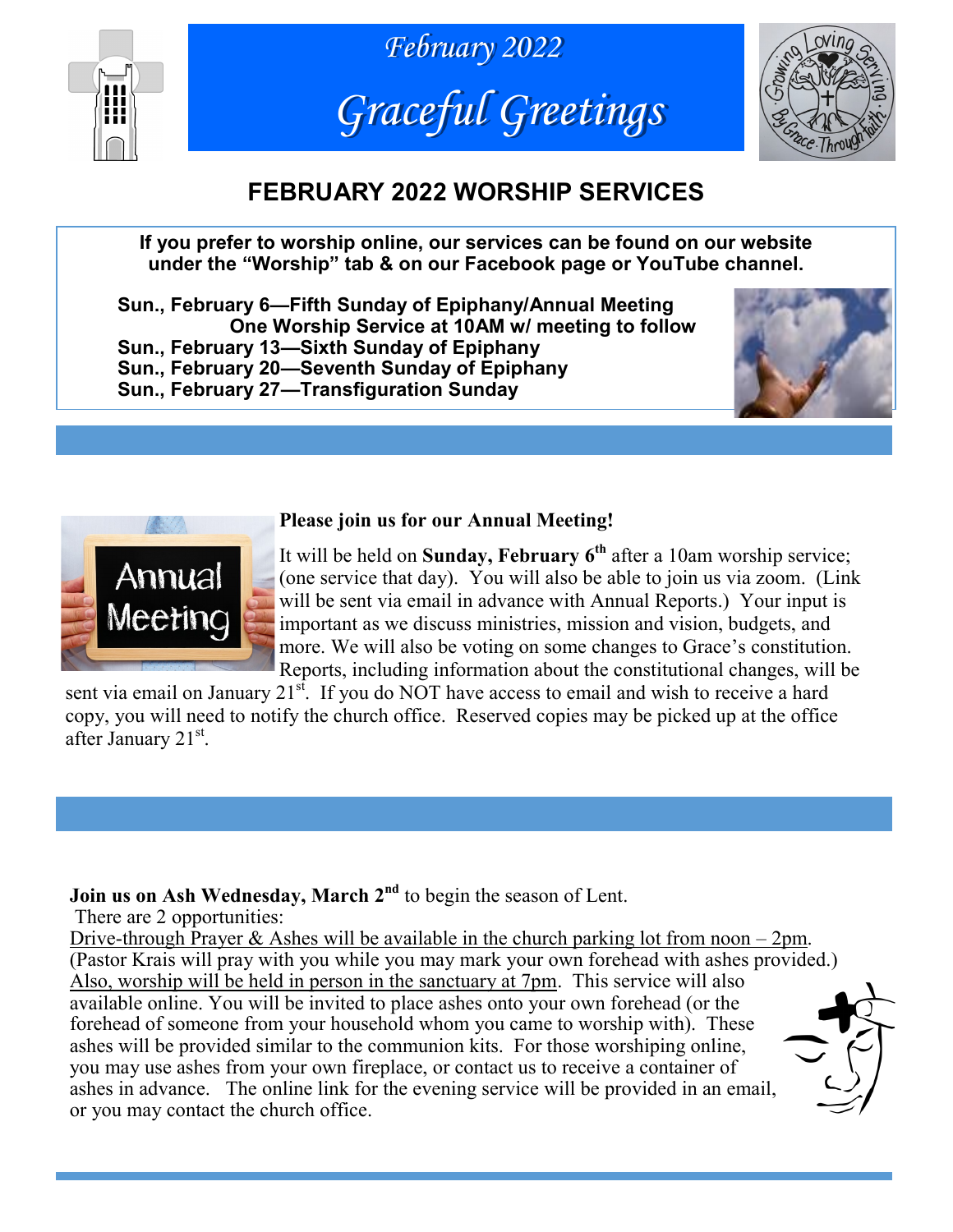**Pastor's Points:** *"Unprecedented".* This word- "unprecedented"-sure got a lot of use in 2021. (Who would have thought after 2020, that there was anything left that could be unprecedented?) And yet, we heard it again and again. Every week, something *unprecedented* was happening. And now, only a full month into 2022… well, you know.

 I'm going to jump on the bandwagon and throw the word around now too. I'd like to share some things that I think were unprecedented in the last year…

*Unprecedented*- the amount of contributions (over \$4500) Grace made through the Christmas "Good Gifts" tree. Chicks, schools supplies  $\&$  fees, honey bees, vaccinations, support for food kitchens  $\&$ so much more!

*Unprecedented*- the number of people Grace reached through technology. Worship services, bible studies, newsletters for families packed with faith activities, small groups, fb prayers…

*Unprecedented*- the heartfelt gratitude Grace received from Golden Age Manor & the Southeastern PA Veteran's Center for the bags of necessities and goodies given to their residents by this congregation. Bags that helped people feel loved and remembered.

*Unprecedented*- the number of times the people of Grace did shopping, ran errands, made a meal, transported others to doctor and vaccine appointments.

*Unprecedented* – the love of God reaching into this world… showing itself in so many ways through you. Thank you all for an unprecedented year.



#### *From the Deacon's Desk: Small Groups*

A congregation is a community of followers of Jesus who walk the journey of faith together – supporting each other, learning from each other, growing together, serving with each other, and loving each other (you could say, "growing, loving, serving by grace through faith")! One of the ways many congregations have found to make this faith jour-

ney together is through small groups. Small groups can be centered on many things: a weekly bible study, a prayer group, a book discussion group, a service group, or meeting together over a shared interest.

We currently have and have had such groups at Grace over the years: the Sunday morning forums, Get Real, the Caring Crafters, Bible studies, Stephen ministry, and others. Now, in this time of pandemic, finding space for each other is extra important. We would like to hear from you about what kind of group would be meaningful to you. It can be a group that meets weekly or monthly. It can be a group that meets for an extended time or a short time. That's up to you! You have a leadership team that is ready to help you in any way to get a group going.

If you have some ideas or some questions, please contact me at [deaconallison12@gmail.com.](mailto:deaconallison12@gmail.com) You can also let Pastor Krais or any of our council members know your thoughts as well.

Blessings!

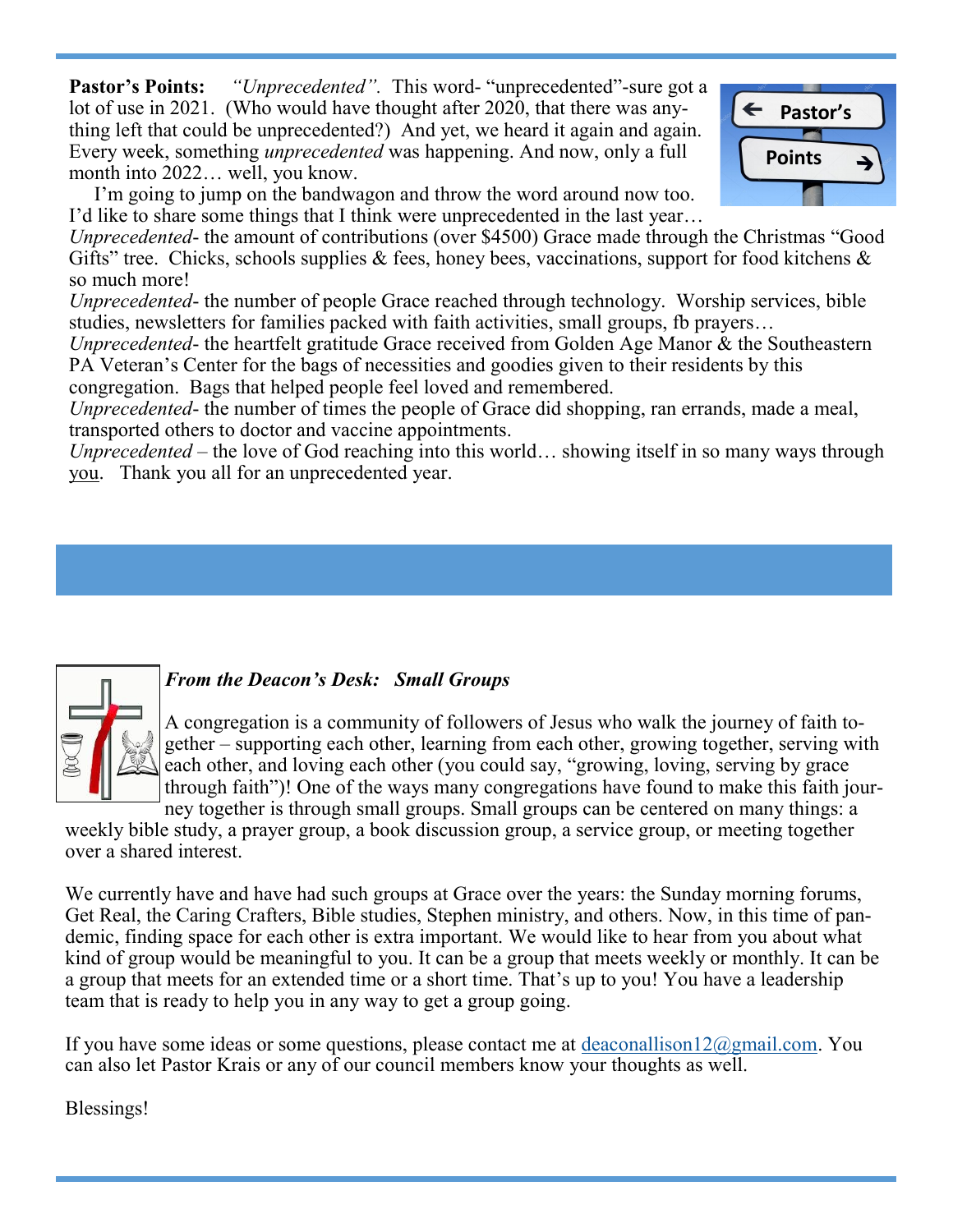## **YOUTH NEWS**



Join us for G.R.A.C.E. Place from  $9:30$ am  $-10:15$ am, Feb. 6<sup>th</sup> and Feb.  $20<sup>th</sup>$ .

February  $6<sup>th</sup>$  is G.R.A.C.E. Place for individual classes: kindergarten & under,  $1st - 2nd$  &  $3rd - 6th$  graders. February  $20^{th}$  will be large group G.R.A.C.E. Place with Kelsey, learning faith through life size board games!

Kindergarten & under (with parents) will meet in the social hall.

1st – 2nd grade will meet in the welcome center and head to LO9 after everyone arrives.

3rd – 6th grade will meet and stay in the welcome center..

All classes are back inside. We ask that you wear a mask and stay socially distanced.

#### **We're looking for volunteers to help lead these classes. Please be prayerful about this opportunity and email Kelsey if you'd like to volunteer.**

Tuscarora Lutheran Youth Retreat is for  $6<sup>th</sup> - 12<sup>th</sup>$  graders!

Mark your calendars for Friday, March  $25<sup>th</sup>$  – Sunday, March  $27<sup>th</sup>$ !

*This retreat is being evaluated based on covid numbers and may become virtual. Virtual Tuscarora will be Saturday, March 26th at Grace Lutheran Church, lunch provided. Check your emails for updates.*



**Grace Evangelical Lutheran Church Grace Lutheran Youth Group "Like" us to see recent news & events**



**Have you noticed?** Have you been looking for the Ledger and can't find it on the website or anywhere at worship? We've made a change and are no longer publishing a "Ledger". With our information now on our website, we thought we would be kind to the environment and save some trees  $\&$  waste. We now publish a much shorter, 1/2 page version of important current information called "Weekly Announcements", which is available when you come to in-person worship. Feel

free to take a copy with you when you're here; otherwise, all of our information is available on our website and in our monthly newsletter. If you can't find what you're looking for on the website, give us a call at the Church Office and we'll help you find it!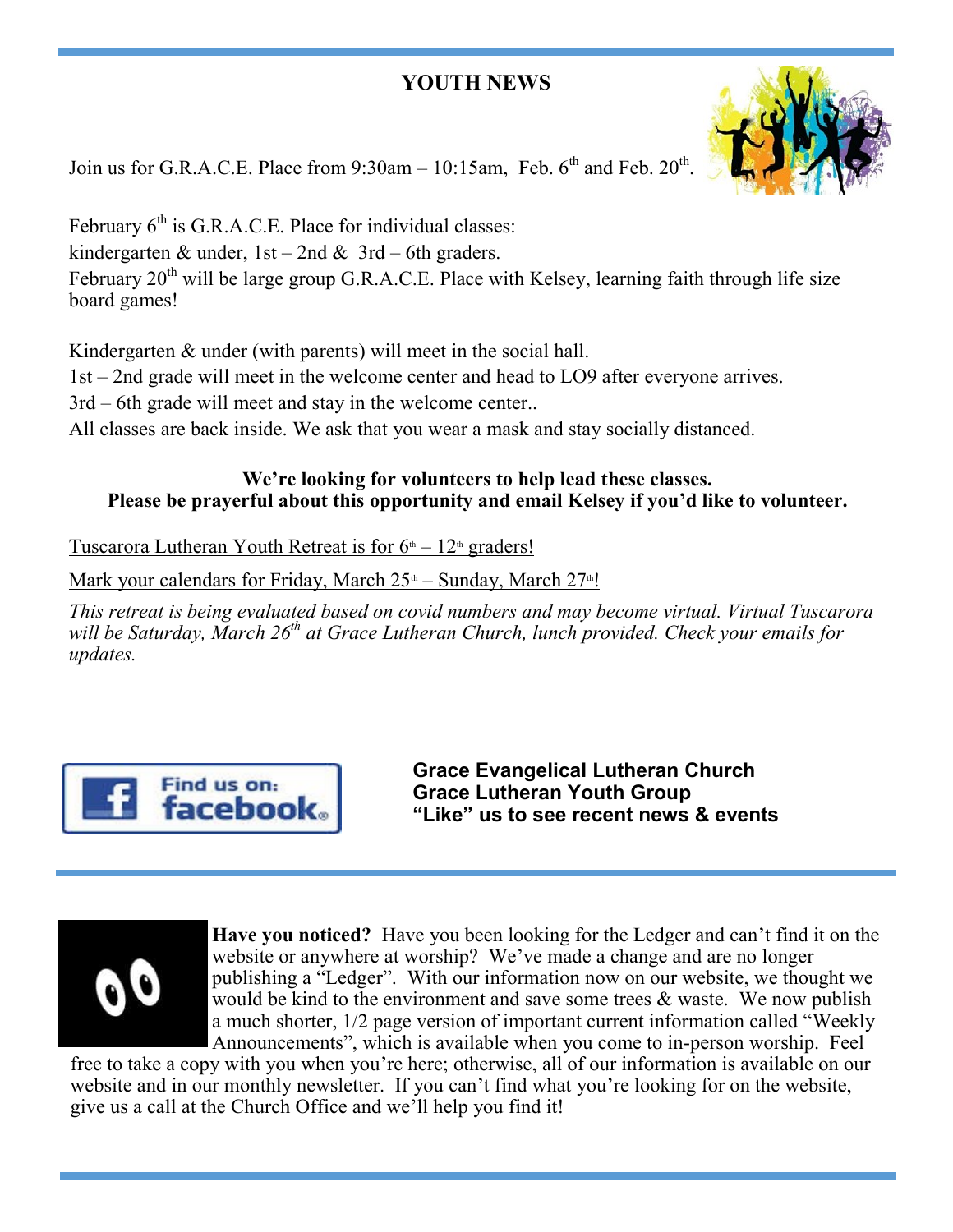## **Check Out These Other Great Ways to Stay Connected**



*Sunday morning Adult Faith Formation—*Richard Harshaw is leading a group for fellowship and discussion on Sunday mornings at 9:15am. You can find Richard in the choir room. Judy Stryker's book discussion group will begin when COVID numbers go down and we can begin to meet without masks again. Stay tuned and continue to check back for a start date. (and please remember that masks are required in the building now for all gatherings).

*Other Adult Faith Formation—* We are still looking for one or two moms willing to help facilitate the Sunday morning gathering of the mother's group that previously met with Jan Slack. No facilitation experience necessary, just a willingness to gather with other mothers! Contact Deacon Allison to answer any questions and to help you



get started! If you aren't sure you want to take this on yourself, get a friend  $\&$  share the duties!



**Deacon Allison's Zoom Bible Study**—**Our study of the Gospel of John will finish up this month and a new study on the Gospel of Luke will begin the week of February 28th.** This would be a great time to start if you've been thinking about joining us. No experience necessary! Come find out how exciting scripture is! On Sunday mornings we get only a taste. We meet via Zoom at 7:00 pm on Monday

evenings and at 10:00 am on Thursday mornings. Both groups study the same material. Anyone is welcome to join us at any time. Contact [deaconallison12@gmail.com](mailto:deaconallison12@gmail.com) or the church office for a link.

**Facebook Live Opportunity —**Join either Pastor Krais or Deacon Allison for prayer time on **Sundays. Times will fluctuate** based on what is happening with our in-person Sunday morning schedule. The Thursday Facebook Live has ended, but Deacon Allison will occasionally host one at various times. Check the Facebook page for updates.



**Morning Grace Daily Devotions**. You can find our Morning Grace Devotions at allisonwilcox.com. Sign up there to receive devotions in your email box Mondays through Fridays.

**Healing Service***—*If you are interested in the Healing Service starting up again via Zoom (at least for now until numbers go back down), please let Deacon Allison know! ([deaconallison12@gmail.com\)](mailto:deaconallison12@gmail.com)



**Noon Coffee Hour & Get Real Link Info.!** Miss seeing your Grace friends? You don't have to! Join this zoom meeting just to chat and check in with one another. You'll be glad you did! Please call Angela Feist or the church office at 610-948-3684 for the new link or more info.



#### **Stay "connected" wherever you go! We're all over social media!!**

**Website:** www.gracelutheranroyersford.com **Email:** gracelutrn@verizon.net<br>**YouTube Channel:** gracelutheranroyersford **Instagram search:** grace.lutheran.royersford YouTube Channel: gracelutheranroyersford **Facebook search:** Grace Evangelical Lutheran Church **Twitter search:** @gracelutheran12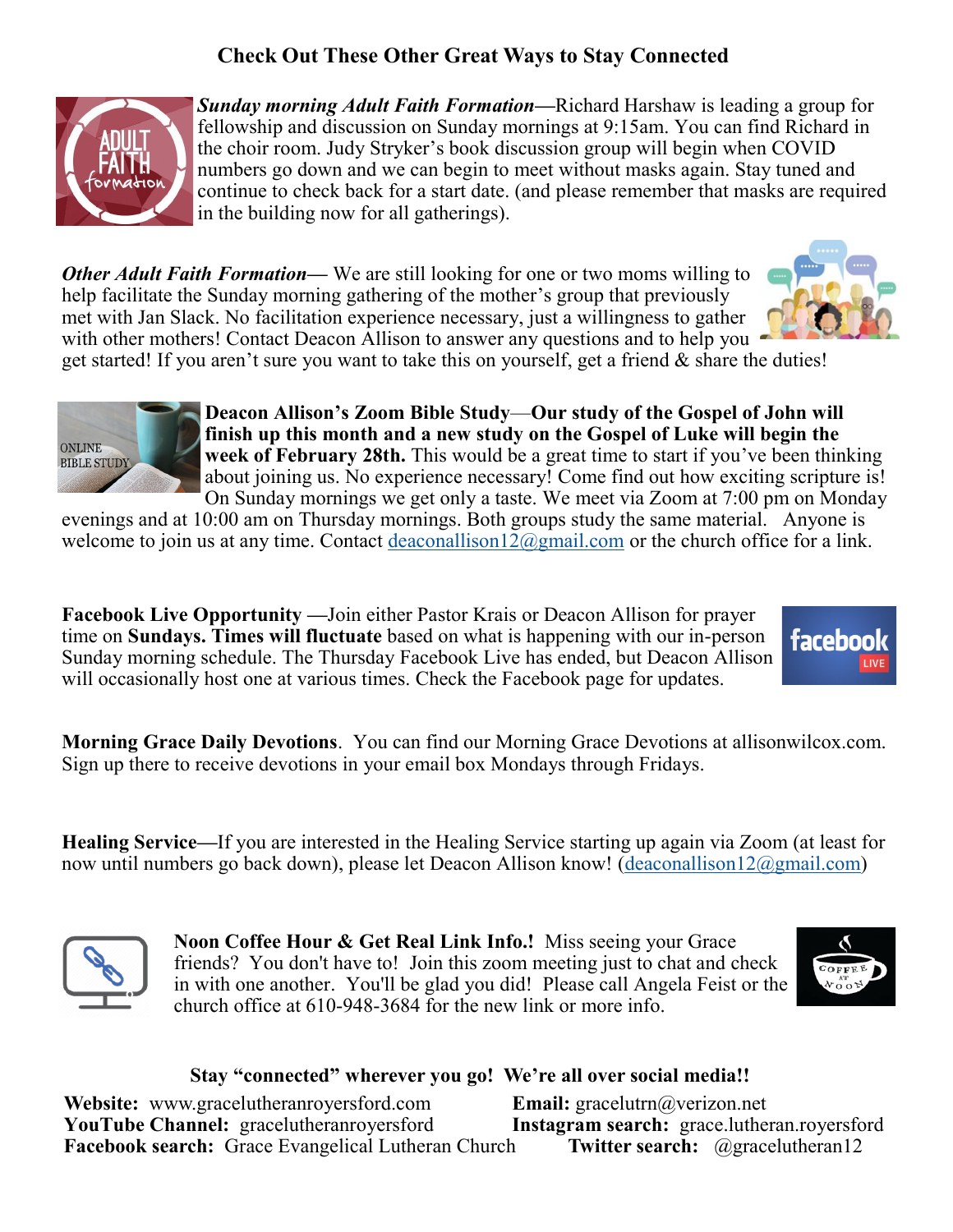## **Worship at Grace:**

Here's what a typical Sunday morning looks like at Grace:

8:15 am: Traditional worship in the sanctuary, centered on Word & Sacrament. Inspiring music, faithful preaching, life-giving Communion. This service is immediately in need of volunteers who will click through a power point for the service; an easy job, but very important! Please contact the church office if you are willing to do this!



 $9:30$  am: Grace Place! (Sunday School for 1<sup>st</sup>- 6<sup>th</sup> grades) Every other Sunday. Confirmation classes will run from 9:15-10:15 every Sunday. Check out the details in our youth section of the newsletter.

10:30 am: Contemporary worship in the sanctuary, centered on Word & Sacrament, is less formal. Spirit-filled music by Spirit of Grace praise band, children's sermon by Kelsey & Communion . This service will be livestreamed to our Youtube channel at GraceLutheranRoyersford and is always recorded & saved to our website at [www.GraceLutheranRoyersford.com,](http://www.GraceLutheranRoyersford.com) where you can view it at your convenience.

 Grace will continue to follow local guidelines for masks and other recommendations. Currently, we are asking for all worshipers to wear a mask for their protection and the protection of children who are not eligible for vaccinations. (We're a family church – we love our kids!) Please continue to follow social distance guidelines, *especially* when you are in the buildings.



**A correction to the list of Stephen Ministers in the January newsletter!**  Joe Curran also served faithfully and well for many years as a Stephen Minister. We give thanks to God for his service!

**If inclement weather is predicted for a Sunday, please check your email!** A mass email will be sent with the zoom link and other details, if it is determined that worship is best held online. (Don't forget to check your spam also sometimes mass emails end up there!) What a blessing to have worship options even in snow and ice!